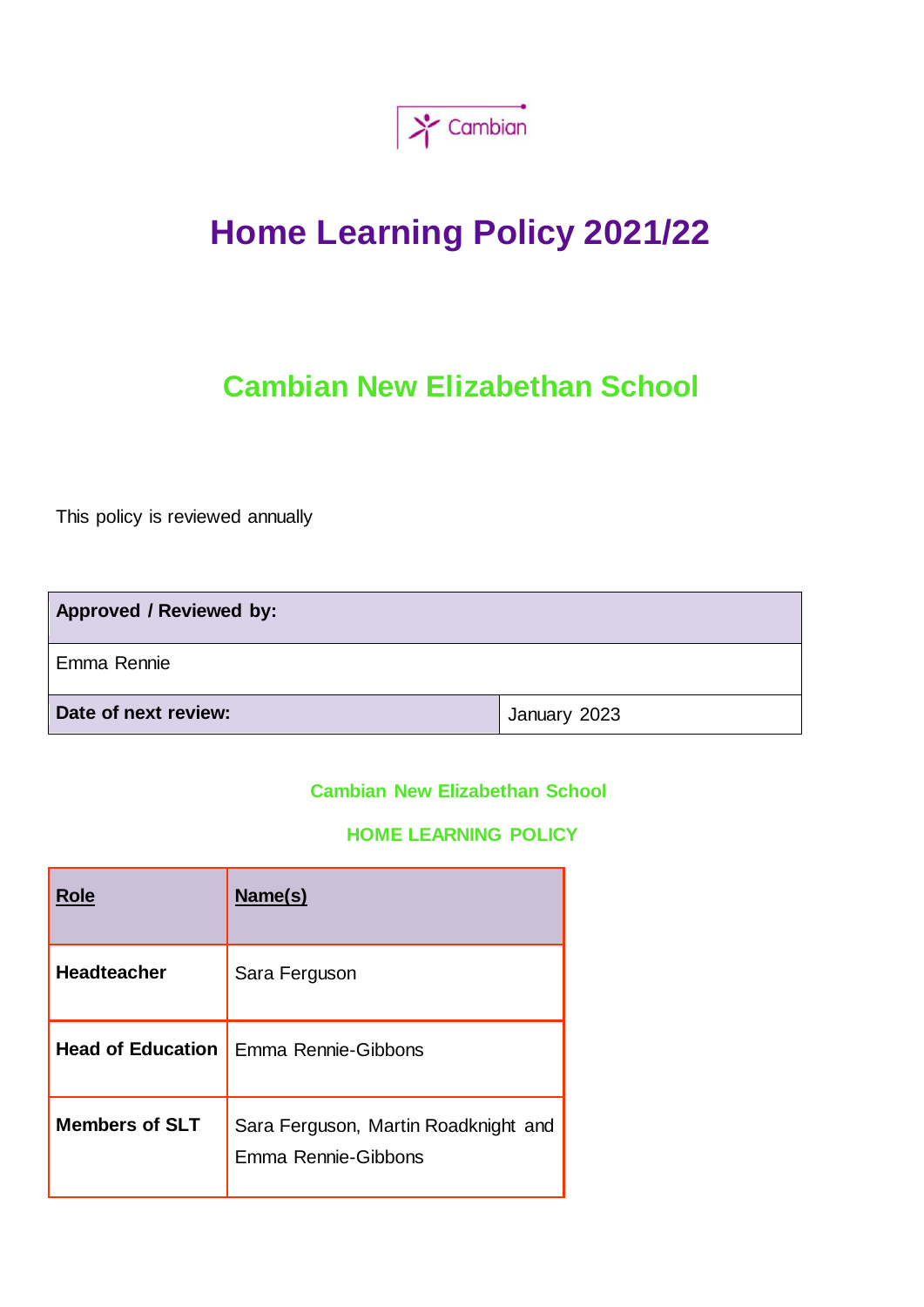**In the event of a further school closure the Department for Education will expect Cambian New Elizabethan School to have a robust contingency plan.** 

**The home learning Strategy provides clear guidance on how we remotely provide a high quality of education for our students. As a staff body we are responsible for ensuring that as much learning takes place for our students as possible whilst at home. It is also important to ensure there is no break in learning.** 

**This strategy will support in situations where students have to self-isolate/shield, during a national/local lockdown and when the school is advised by Public Health England to fully or partially close.** 

#### **Aims**

This home learning strategy for staff aims to:

- Ensure consistency in the approach to home learning for students who aren't in school
- Set out expectations for all members of the school community with regards to home learning
- Provide appropriate quidelines for data protection

#### **Roles and Responsibilities**

#### **Teachers**

When providing home learning, teaching staff must be available during their normal working hours. If they're unable to work for any reason during this time, for example due to sickness or caring for a dependent, they should report this using the normal absence / line management procedure.

When providing home learning, teachers are responsible for:

- Setting daily tasks for students that are meaningful and meet the needs of the individual learner
- The tasks set should be planned and well sequenced
- Providing printed resources, such as text books and workbooks, for students who do not have suitable online access to ensure they progress in line with their peers
- Providing regular clear feedback on work set and completed
- Keeping in touch with pupils who aren't in school and their parents/carers
- Teachers should work collaboratively with parents/carers, putting in place reasonable adjustments as necessary
- Recording any communication with parents/carers on schoolpod
- Attending virtual meetings with staff, parents and students
- During these meetings (if appropriate, depending on the individual needs of the learner):
	- o Cambian New Elizabethan School dress code should be adhered to
	- o Locations should be appropriate (e.g. avoid areas with background noise, nothing inappropriate in the background)

In the event of a partial closure some teachers may be able to remain working in school. In these circumstances the responsibilities outlined above will be discussed with the line manager. Consideration will be given to streaming live lessons, if appropriate, in line with GDPR guidance.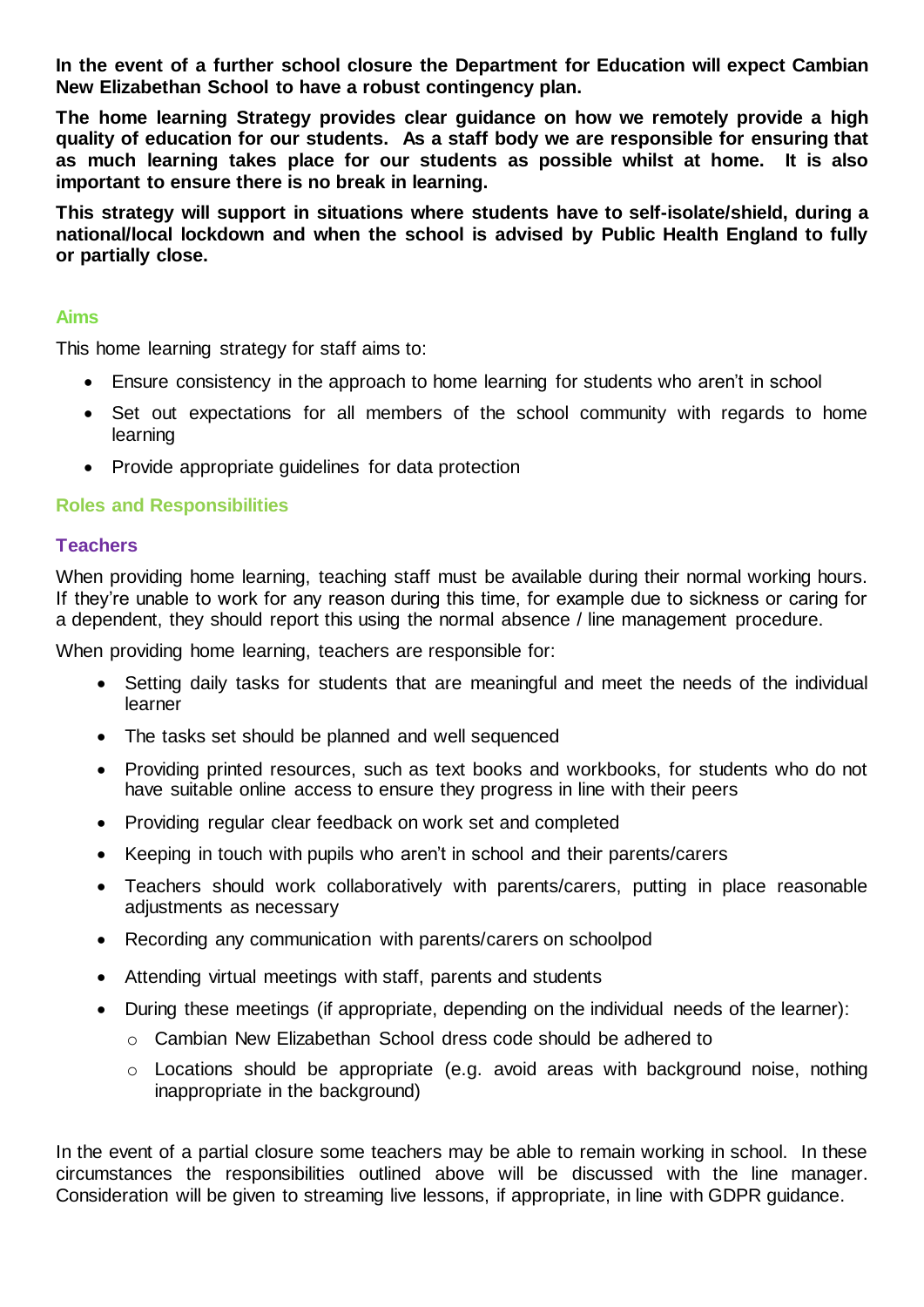Senior leadership will ensure that all teaching staff have access to IT facilities in order for them to work effectively from home.

# **Teaching Assistants**

When assisting with home learning, teaching assistants must be available during their normal working hours. If they're unable to work for any reason during this time, for example due to sickness or caring for a dependent, they should report this using the normal absence / line management procedure.

When assisting with home learning, teaching assistants are responsible for:

- Supporting students who aren't in school with learning remotely. Team leaders will communicate to the teaching assistant:
	- o Which students they'll need to support
	- o How they should provide support to students
	- Providing support to class teachers in differentiating resources for students
	- Supporting students with reading from home
	- Attending virtual meetings with staff, parents and students
	- During these meetings (if appropriate, depending on the individual needs of the learner):
		- o Cambian New Elizabethan School dress code should be adhered to
		- o Locations should be appropriate (e.g. avoid areas with background noise, nothing inappropriate in the background)

If teaching assistants remain working in school, where relevant they may need to cover the responsibilities of staff who are working remotely during this time.

Teaching assistants who do not have IT facilities at home should make their team leader aware. In this situation more suitable work can be distributed, opportunity can be given to upskilling in an area of their practice or individuals can develop their subject knowledge.

#### **Phase leaders**

Alongside their teaching responsibilities, phase leaders are responsible for co-ordinating home learning for students within their phase. They will need to:

- Consider whether any aspects of the subject curriculum that needs to change to accommodate home learning for all learners
- Where necessary revise material and simplify explanations to ensure students' understanding
- Ensure all the work set across all stage and subject area is planned and well sequenced. The work set by teachers should be is meaningful and ambitious
- Ensure staff provide printed resources, such as text books and workbooks, for students who do not have suitable online access to ensure they progress in line with their peers
- Check any deadlines set for the completion of work is achievable for students
- Monitor the home learning set by teachers in their phase. They will explain to staff how this will be carried out
- Hold regular liaison meetings with staff in their phase during the school closure
- Alert teachers to resources they can use to teach their subject remotely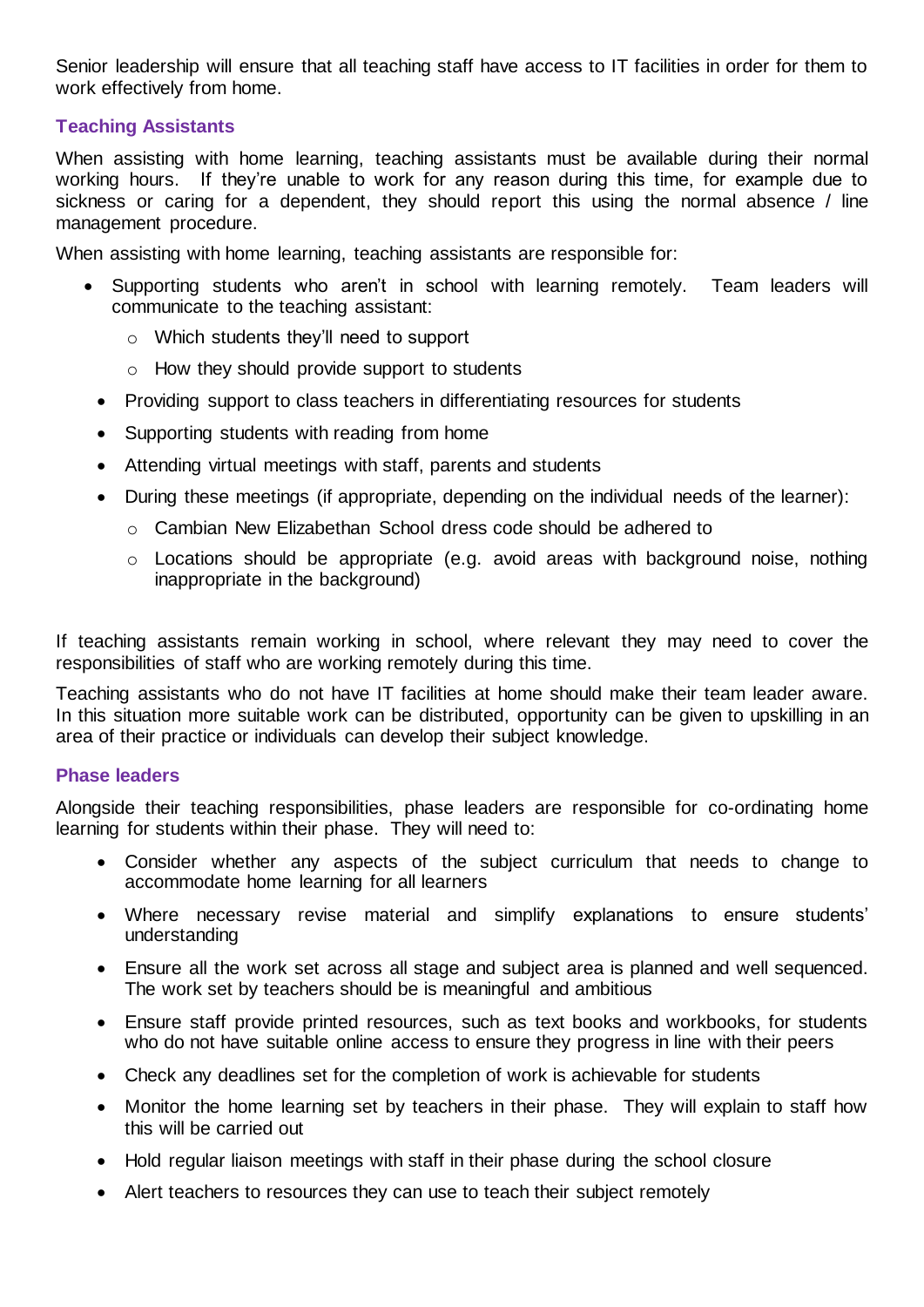# **SENDCo**

The SENDCo will continue to offer guidance to the senior leadership team and wider staff body on the Special Educational Needs and Disabilities of the students at CNES. The SENDCo will ensure:

- Statutory documentation and processes are not hindered by the school closure
- All Statutory Annual Reviews, PEPs and LAC reviews will continue with all stakeholders, parents/carers, local authority representatives and other external professionals. These will take place according to the remote access parents/carers have available to them
- Annual Reviews/PEPs and LAC reviews will include learners either prior to the meeting via their views or as part of the meeting should they want to be part of the process
- Liaison with the school's clinical team, Form teams and SLT continues in matters arising relating to additional support needed by our learners
- Where a pupil has provision specified within their EHC plan, it remains the duty of the local authority and any health bodies to secure or arrange the delivery of this in the setting that the plan names. For example, online teaching and remote sessions with different types of therapists. These decisions will be considered on a case by case basis.

# **Onsite Therapy Specialists**

MDT will continue to offer guidance to the senior leadership team and wider staff body on the additional needs and emotional wellbeing of the students at CNES. They will provide ongoing support to parents/carers during the school closure. The team will share strategies' to help alleviate the worries, anxiety and concerns of the students. As and when required they will provide online sessions for students to engage with. Following the delivery of an online therapy session the MDT team will inform the tutor team of any relevant information and strategies which would further support students during the school closure.

#### **Senior Leaders**

Alongside any teaching responsibilities, senior leaders are responsible for:

- Co-ordinating the home learning approach across the school
- Monitoring the effectiveness of home learning
- Holding daily briefings with all staff to discuss any matters arising, reviewing work set and exploring feedback from students and parents
- Monitoring the security of home learning systems, including data protection and safeguarding considerations
- Co-ordinating the wellbeing of students and staff

#### **Safeguarding**

It is the responsibility of every member of staff to safeguard the students. If you feel a student is suffering or likely to suffer significant harm you should report this to the Designated Safeguarding Lead immediately. You should complete a concern form on schoolpod. It is also advised that the staff member makes direct contact with a DSL during a school closure or lockdown to ensure the concern form has been received.

The DSL will follow child protection processes to safeguarding the young person. If appropriate feedback will be given to the member of staff about the concern reported.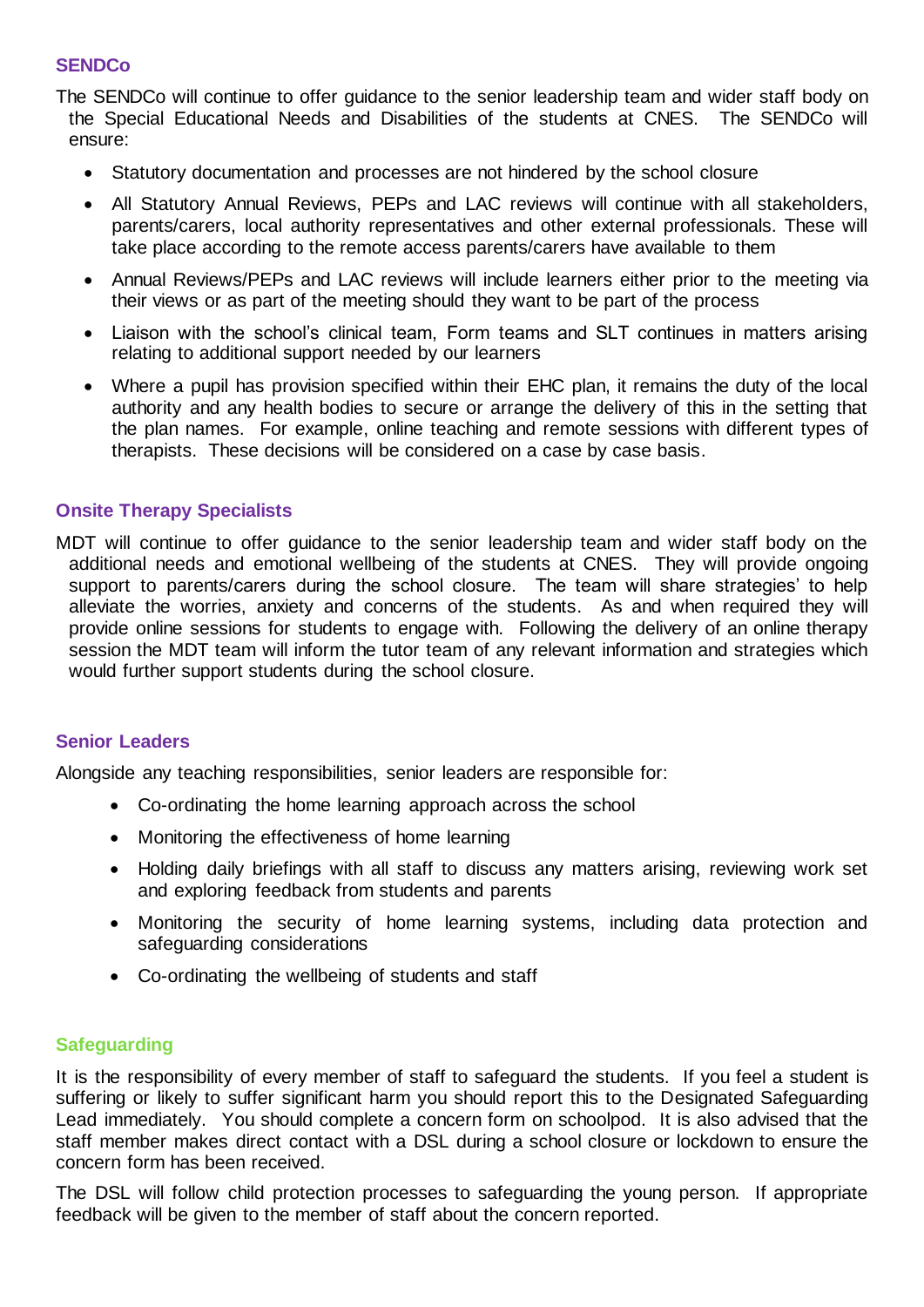| Mr Craig Moreton     | craig.moreton@cambiangroup.com     |
|----------------------|------------------------------------|
| Mr Martin Roadknight | martin.roadknight@cambiangroup.com |
| Mrs Sara Ferguson    | sara.ferguson@cambiangroup.com     |
| Mrs Emma Rennie      | emma.rennie@cambiangroup.com       |

# **IT Staff**

During their normal working hours the IT staff will work remotely and be responsible for:

- Repairing issues with systems used to set and collect work
- Helping staff / parents / carers with any technical issues they are experiencing
- Reviewing the security of remote learning systems and flagging any data protection breaches to the data protection officer
- Guiding and supporting students / parents / carers with accessing the internet on their own devices

Any staff experiencing IT difficulties which is impacting on their ability to offer remote learning to the students should notify their line manager immediately. IT staff will also support and assist these individuals in resolving the matter or reaching a reasonable solution. Guidance and support will be given to resolve software issues. However, it is unlikely that hardware issues can be repaired when working remotely during any school closure.

IT support can be reached on:

- Mr Isaac Oyinsan. Email: isaac.oyinsan@cambiangroup.com
- $\bullet$  CAE Lab Helpdesk 01923 944 399
- Email your concern to CAE Service Desk service.desk@caeuk.com
- Service Desk, Network Operations Centre 0800 389 9648

# **Students and Parents / Carers**

Staff can expect students learning remotely to:

- $\bullet$  Be contactable during the school day although it should be consider that students may not always be in front of a device the entire time due to their additional needs
- Try their best to complete work to the deadline set by teachers
- Seek help if they need it, from teachers or teaching assistants
- Alert teachers if they're not able to complete work

Staff can expect parents/carers with children learning remotely to:

- Make the school aware if their child is sick or otherwise can't complete work
- Seek help and support from the school if they need it
- Recognise that these are very challenging times within education. Any concerns should be respectfully communicated in order to improve the quality of education offered to our students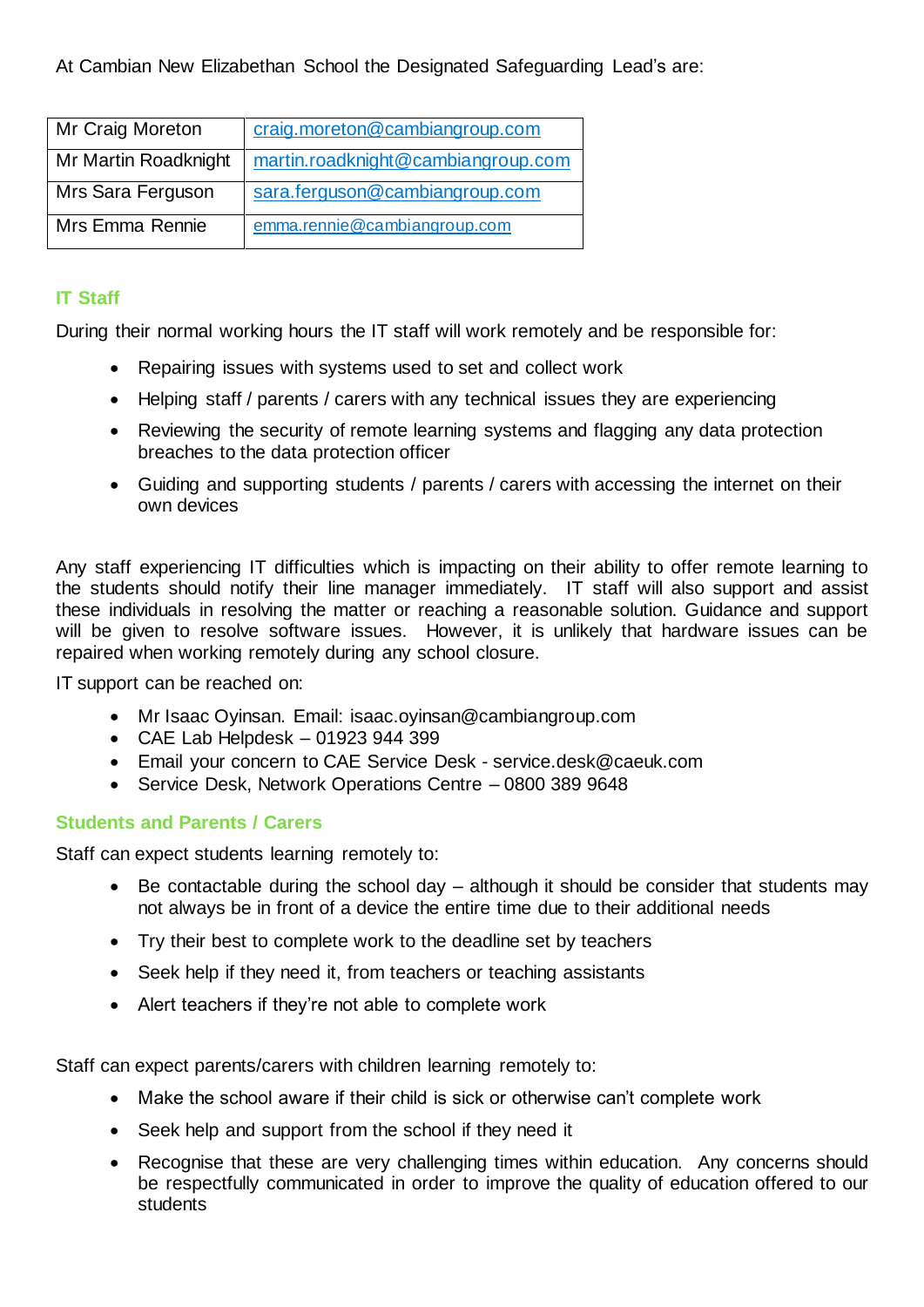# **Staff Accessing Personal Data from Home**

Staff will need to access personal data about other staff members and students when working remotely, including when managing online learning. Staff need to be aware of security issues and ensure they keep their devices safe.

- Devices will be provided by CNES and appropriate security arrangements are in place hard drive encrypted, antivirus software is installed and operating systems are up to date
- Staff will complete data protection training so they know what steps to take when handling personal data

Staff are expected to:

- Keep their device password protected strong passwords are at least 8 characters, with a combination of upper and lower-case letters, numbers and special characters (e.g. asterisk or currency symbol)
- Make sure their device is locked if left inactive for a period of time
- Avoid sharing the devices among family or friends
- Collect and/or share as little personal data as possible online

| <b>Remote Learning Strategy</b><br><b>CNES response to a school closure</b> |                                                                                                                                                                                                                                                                                                                                                                                                                                                                                                                                                                                                                                                                                                                                                                                                                                                                                                                                                                                                                                                                                                                                                                                                                                                                                        |  |
|-----------------------------------------------------------------------------|----------------------------------------------------------------------------------------------------------------------------------------------------------------------------------------------------------------------------------------------------------------------------------------------------------------------------------------------------------------------------------------------------------------------------------------------------------------------------------------------------------------------------------------------------------------------------------------------------------------------------------------------------------------------------------------------------------------------------------------------------------------------------------------------------------------------------------------------------------------------------------------------------------------------------------------------------------------------------------------------------------------------------------------------------------------------------------------------------------------------------------------------------------------------------------------------------------------------------------------------------------------------------------------|--|
|                                                                             | The term 'Home Learning' will be used with students                                                                                                                                                                                                                                                                                                                                                                                                                                                                                                                                                                                                                                                                                                                                                                                                                                                                                                                                                                                                                                                                                                                                                                                                                                    |  |
| Phase 1<br>Day 1                                                            | Students will benefit from a calm and organised response to a school<br>$\bullet$<br>closure<br>Senior Leadership will communicate to staff the details of any school<br>closure<br>Tutor teams will then be given the authority to make phone calls to<br>parents/carers to advise them of the school closure and to arrange for<br>the collection of their child<br>Staff should not discuss the school closure details with the students in<br>$\bullet$<br>an effort to alleviate any anxiety and worry<br>Home learning packs that are pre-planned will be sent home with<br>students. These will be posted to students who are absent or don't<br>physically leave with a pack on the day of the school closure<br>The tutor team will check to ensure all students have received a home<br>learning pack. An electronic version will be available to share with<br>parents/carers if necessary<br>These packs contain activities and web links for all subjects<br>Our therapy specialists will also provide strategies for managing anxiety<br>and social stories for parents/carers to work through with their child<br>The packs will ensure that there is no break in learning and that<br>$\bullet$<br>students have work to complete from the start of the school closure |  |
| Phase 2<br>Day 2                                                            | Tutor Teams will establish contact with students on Day 2. This can be<br>$\bullet$<br>achieved via a telephone call, zoom, Microsoft teams etc.<br>The purpose of the contact on this day is to:<br>engage the students<br>alleviate their worries<br>➤                                                                                                                                                                                                                                                                                                                                                                                                                                                                                                                                                                                                                                                                                                                                                                                                                                                                                                                                                                                                                               |  |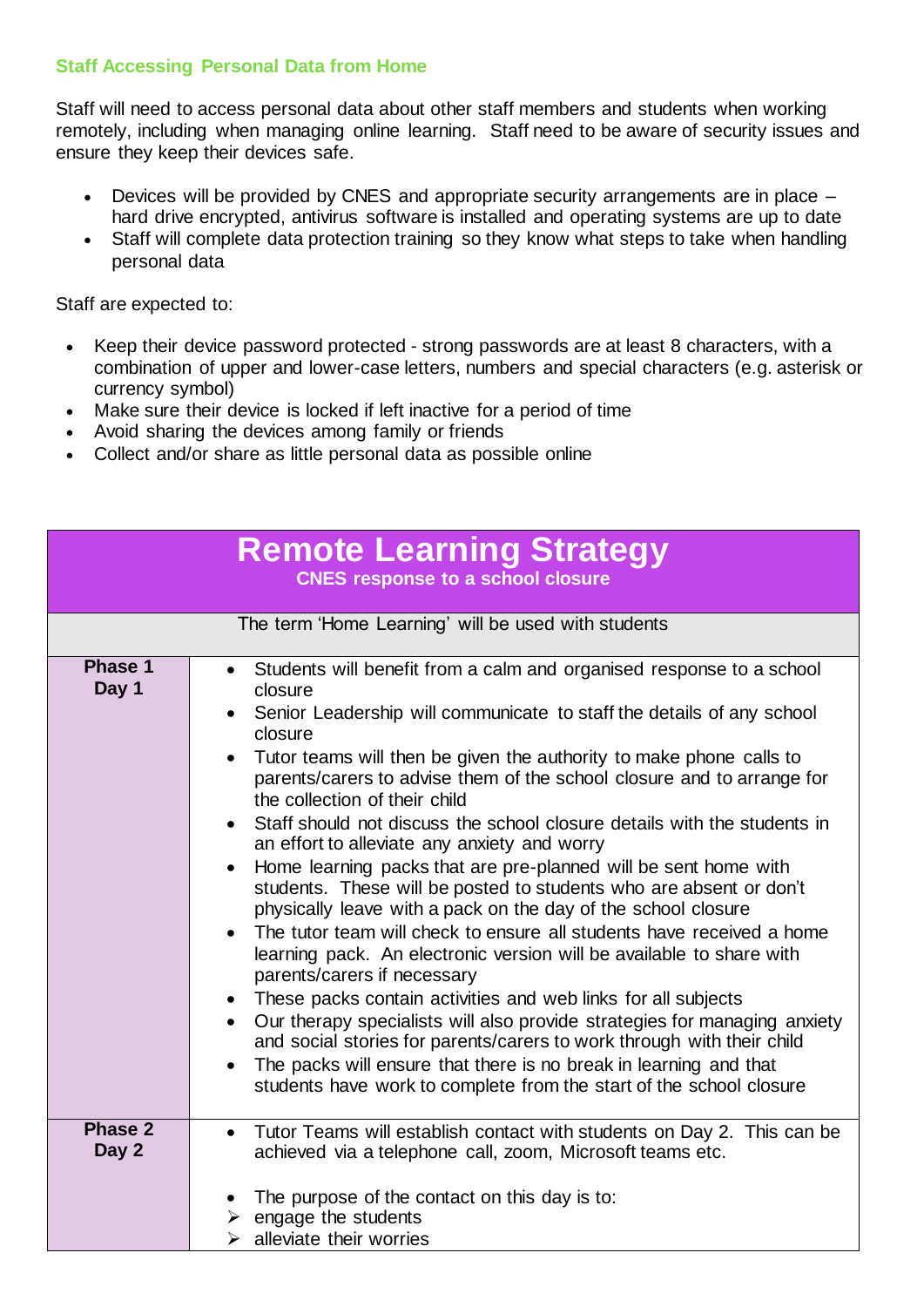|                                  | $\triangleright$ explain what home learning entails<br>$\triangleright$ outline the teachers expectations for engagement for home learning<br>$\triangleright$ check the IT facilities available to the students during the school closure<br>The contact each day will also ensure we are fulfilling our statutory duty<br>to carry out daily safe and wellbeing checks for students<br>The information gained will inform staff planning. Individual learning<br>journeys can be planned whilst also taking into consideration the SEND<br>of each student<br>Adaption of traditional classroom strategies will be necessary to suit the<br>individual learning needs of students<br>Tutor teams should also share any relevant information with other staff<br>who will be delivering home learning lessons to these students                                                                                                                                                                                                                                                                                                                                                                                                                                                                                                                                                                                                                                                                                                                                                                                                                                                                                                                                                                                                                                                                                                                                                                                                                       |
|----------------------------------|--------------------------------------------------------------------------------------------------------------------------------------------------------------------------------------------------------------------------------------------------------------------------------------------------------------------------------------------------------------------------------------------------------------------------------------------------------------------------------------------------------------------------------------------------------------------------------------------------------------------------------------------------------------------------------------------------------------------------------------------------------------------------------------------------------------------------------------------------------------------------------------------------------------------------------------------------------------------------------------------------------------------------------------------------------------------------------------------------------------------------------------------------------------------------------------------------------------------------------------------------------------------------------------------------------------------------------------------------------------------------------------------------------------------------------------------------------------------------------------------------------------------------------------------------------------------------------------------------------------------------------------------------------------------------------------------------------------------------------------------------------------------------------------------------------------------------------------------------------------------------------------------------------------------------------------------------------------------------------------------------------------------------------------------------------|
|                                  | Students should be directed to complete as many tasks as possible<br>from the home learning pack                                                                                                                                                                                                                                                                                                                                                                                                                                                                                                                                                                                                                                                                                                                                                                                                                                                                                                                                                                                                                                                                                                                                                                                                                                                                                                                                                                                                                                                                                                                                                                                                                                                                                                                                                                                                                                                                                                                                                       |
| <b>Phase 3</b><br>Day $3 - 14 +$ | <b>Daily Form Tutor Session:</b><br>These will be planned and led by the Form Tutor and supported by the<br>class TA's<br>This session should ideally take place in the morning to enable the tutor<br>$\bullet$<br>to assess the engagement and presentation of the students<br>Any relevant information will be shared with other staff who are<br>delivering home learning lessons to these students on that day<br>Ice breakers could be used to engage the students each day during the<br>daily form tutor sessions<br><b>Parent/Carer Daily Contact:</b><br>This will be offered in the form of a telephone conversation with the tutor<br>teams<br>This contact enables staff to provide ongoing support and guidance to<br>parents/carers during the school closure<br>This will also allow for any concerns to be respectfully shared and<br>resolved swiftly<br>Parents/carers should also be encouraged to use class dojo or email as<br>other methods of communication with school during the school closure<br>Lower School Home Learning:<br>Online lessons will mainly be delivered by the class teacher<br>It is to the teacher's professional judgment as the length and frequency<br>of the online lessons. Lessons may be delivered to a whole class,<br>smaller groups or individual students<br>It is crucial that a TA or parent/carer supports each online lesson<br>During the course of each week Maths, English, Science, Humanities,<br>$\bullet$<br>Reading, Creative/Arts, PE, PSHCE lessons should be delivered<br>Staff will provide suitable home learning tasks that students can<br>complete. It may be necessary to post or email the tasks to<br>parent/carers to meet the needs of the student or if they do not have<br>access to IT facilities<br>1:1 learning opportunities will also be scheduled during the day with<br>individual students. Teachers and TA's should plan to deliver the 1:1<br>lessons equitably amongst students. It is crucial that a TA or<br>parent/carer supports each online lesson |
|                                  | <b>Upper School and Sixth Form Home Learning:</b>                                                                                                                                                                                                                                                                                                                                                                                                                                                                                                                                                                                                                                                                                                                                                                                                                                                                                                                                                                                                                                                                                                                                                                                                                                                                                                                                                                                                                                                                                                                                                                                                                                                                                                                                                                                                                                                                                                                                                                                                      |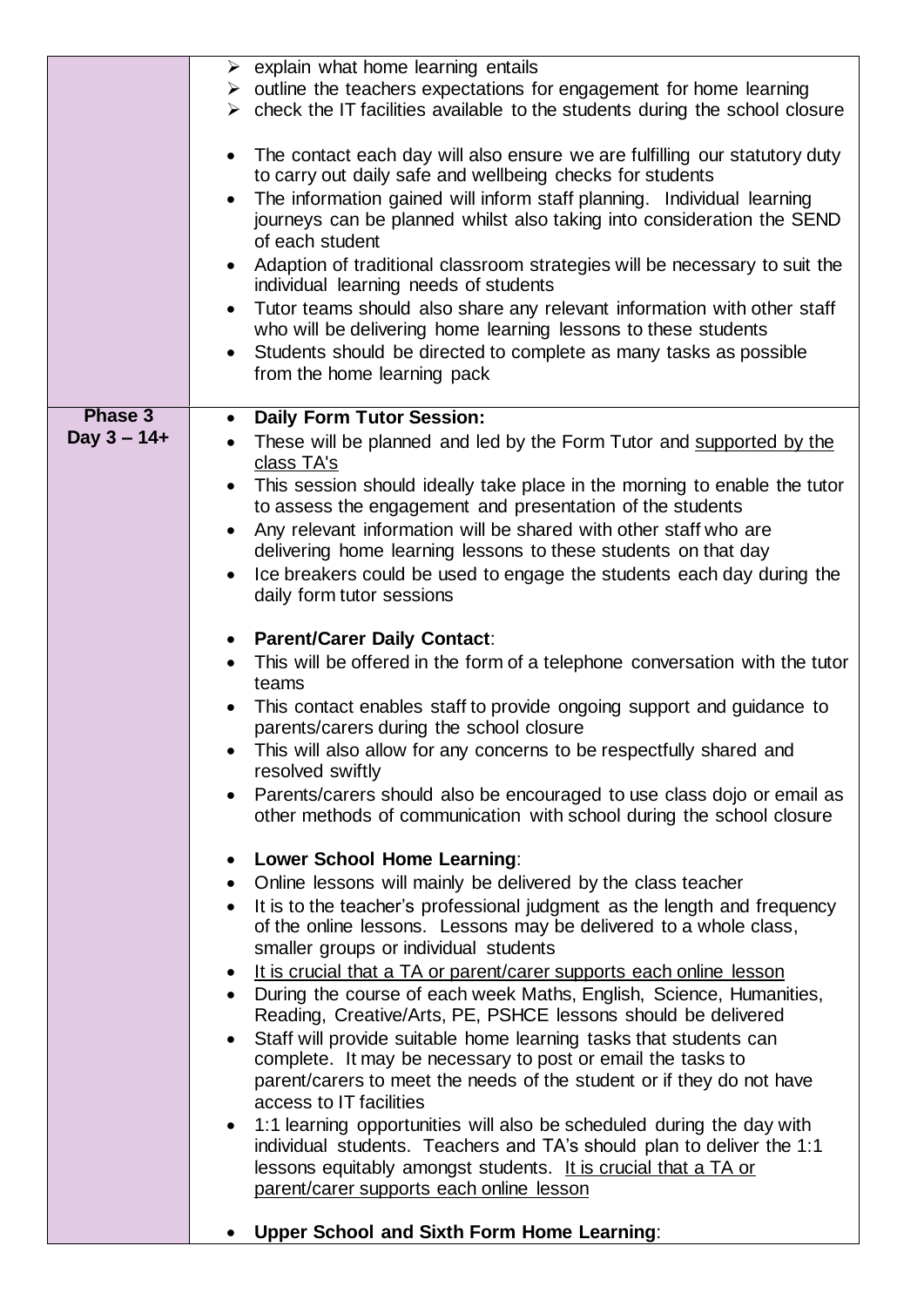| • Online lessons will be delivered by teachers                                                        |
|-------------------------------------------------------------------------------------------------------|
| Lessons may be delivered to a whole class, smaller groups or individual                               |
| students                                                                                              |
| • It is crucial that a TA or parent/carer supports each online lesson                                 |
| • Adaptions may/will be necessary to meet the additional needs of the                                 |
| students. For example, it may be more appropriate to adapt 3 x 50                                     |
| minute lessons of English, to 3 x 30 minute lessons, in order to sustain<br>student engagement online |
| During the course of each week lessons in Maths, English, Science,                                    |
| Humanities, Reading, Creative/Arts, PE, PSHCE, option subject(s)                                      |
| should be delivered                                                                                   |
| • Staff will provide meaningful home learning tasks that students can                                 |
| complete. It may be necessary to post or email the tasks to                                           |
| parent/carers to meet the needs of the student or if they do not have<br>access to IT facilities      |
| • 1:1 learning opportunities will also be scheduled during the day with                               |
| individual students. Teachers and TA's should plan to deliver the 1:1                                 |
| lessons equitably amongst students. It is crucial that a TA or                                        |
| parent/carer supports each online lesson                                                              |
|                                                                                                       |
| Why is home learning important?                                                                       |

Students are entitled to receive a high quality of education. It is important to continue with learning during any school closure to prevent gaps in learning forming /widening and to ensure that students can continue to achieve in line with their peers.

# **What should teachers focus on when educating students remotely?**

It is crucial for teachers to deliver national curriculum content to students during their online lessons where possible. However, it is equally important for teachers to 'engage' students with their learning at all times and to ensure the work set meets the individual needs of the student.

# **What will home learning look like?**

Teachers will adapt their traditional classroom strategies to include:

- High quality curriculum resources, for example, printed worksheets, stories & pictures
- Videos
- Short projects
- Research activities
- Home learning packs
- PowerPoint with voice over notes and anecdotes
- Pre-recorded lessons
- Links to online learning platforms

N.B. This is a non-exhaustive list

The delivery of lesson content will be designed to foster meaningful engagement with students during the lessons. Adaptions to timetable may also be necessary meet the needs of individual learners.

Teachers should also liaise with home to ensure students have access to IT facilities and stationary to be able to complete tasks set. Teachers will provide printed resources, such as text books and workbooks, for students who do not have suitable online access to ensure they